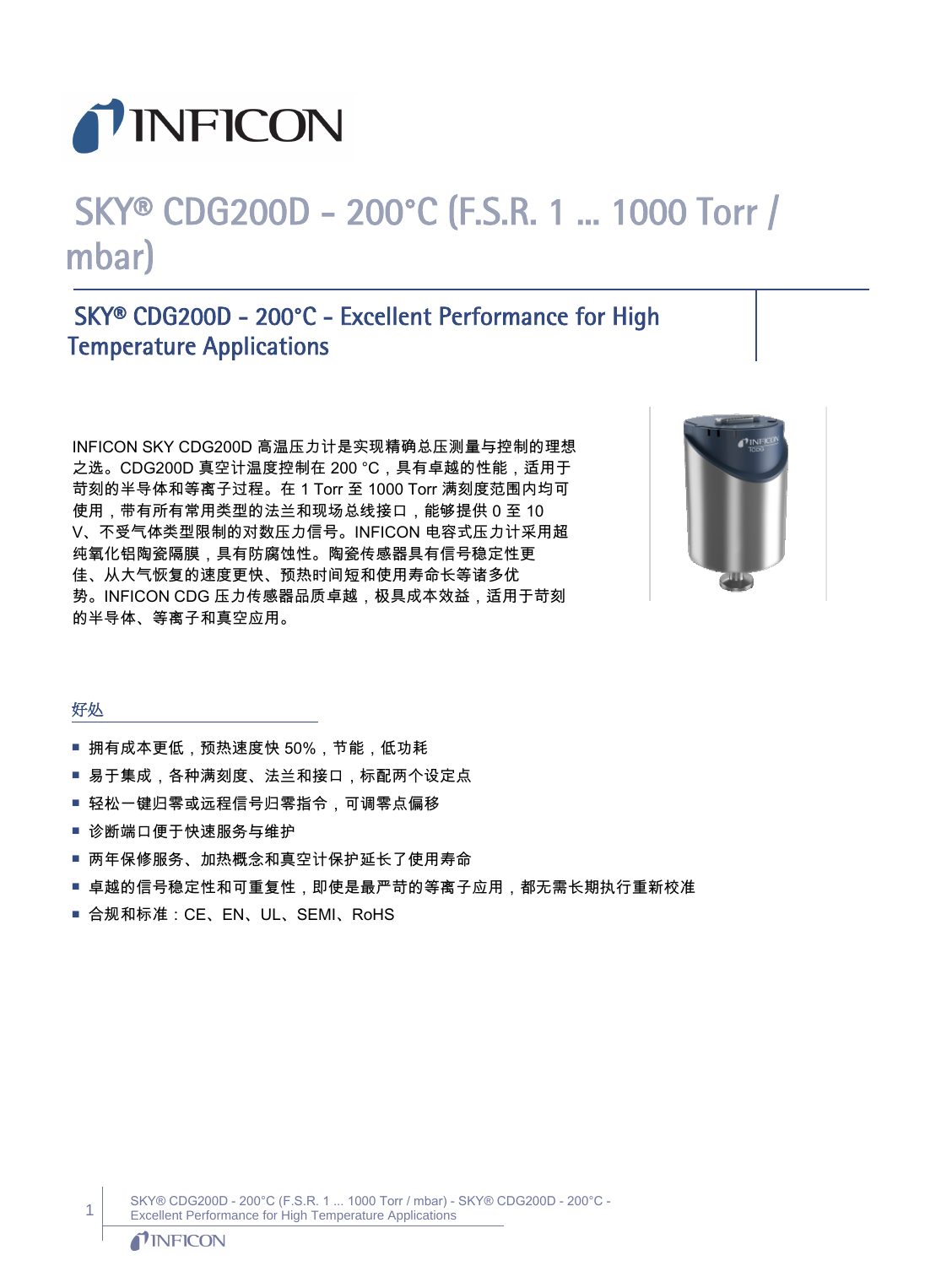#### 订购信息

**ORDERING INFORMATION** 



 $1)$ Optimized signal filter setting for pressure control  $\overline{2}$ Not possible with fieldbus interfaces

**bold** = standard products

Other flange types on request.

SKY® CDG200D - 200°C (F.S.R. 1 ... 1000 Torr / mbar) - SKY® CDG200D - 200°C - Excellent Performance for High Temperature Applications

#### TINFICON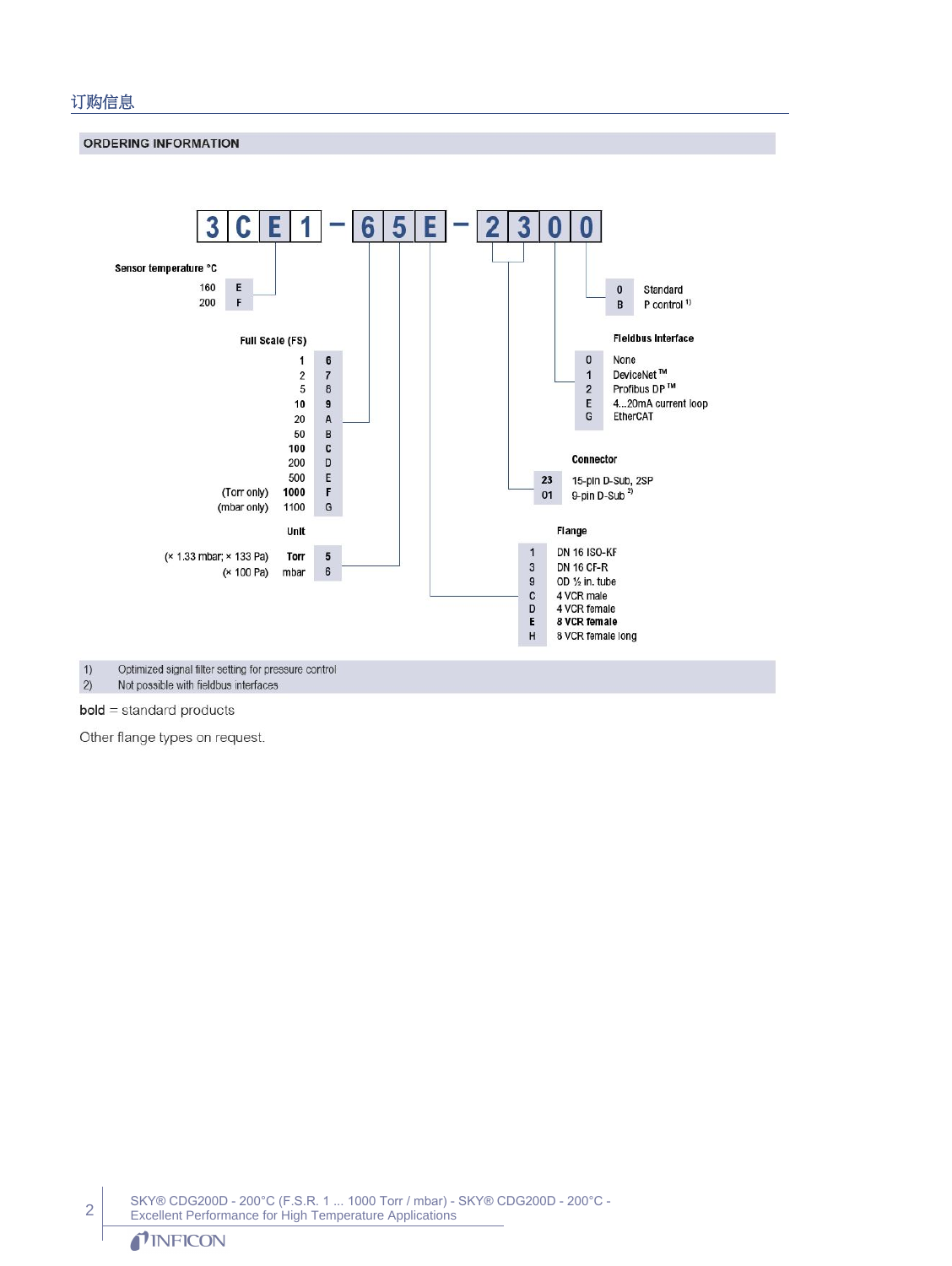| グロイロ         |                   |                                                                             |                                       |
|--------------|-------------------|-----------------------------------------------------------------------------|---------------------------------------|
| 类型           |                   | 1000  500 Torr / mbar                                                       | 200  1 Torr / mbar                    |
| 精度 (1)       | % of reading      | 0.4                                                                         | 0.4                                   |
| 温度效应         |                   |                                                                             |                                       |
| 零点           | percent FS/°C     | 0.005                                                                       | 0.005                                 |
| 温度效应         |                   |                                                                             |                                       |
| 满量程          | % of reading / °C | 0.02                                                                        | 0.02                                  |
| 压力,最大        | kPa (absolute)    | 400                                                                         | 260                                   |
| 分辨率          | percent FS        | 0.003                                                                       | 0.003                                 |
| 最低读数         | percent FS        | 0.01                                                                        | 0.01                                  |
| 建议的最低读数      | percent FS        | 0.05                                                                        | 0.05                                  |
| 建议的最低控制压力    | percent FS        | 0.5                                                                         | 0.5                                   |
| 温度           |                   |                                                                             |                                       |
| 运行(环境)       | $^{\circ}C$       |                                                                             | $+10+50$                              |
| 运行 (室内环境)(4) | $^{\circ}C$       | $+10+50$                                                                    |                                       |
| 在法兰处烘烤       | $^{\circ}C$       | $≤200$                                                                      | $≤200$                                |
| 贮存           | $^{\circ}C$       | $-40+65$                                                                    | $-40+65$                              |
| 电源电压         |                   | +21  +30 V DC or ±15 V<br>$(\pm 5\%)$                                       | +21  +30 V DC or ±15 V<br>$(\pm 5\%)$ |
| 功耗           |                   |                                                                             |                                       |
| 加热时          | W                 | ≤25                                                                         | ≤25                                   |
| 运行温度         | W                 | $≤18$                                                                       | ≤18                                   |
| 输出信号(模拟)     | $V$ (dc)          | $0+10$                                                                      | $0+10$                                |
| 反应时间(2)      | ms                | 30                                                                          | 30                                    |
| 保护等级         |                   | IP 40                                                                       | IP 40                                 |
| 标准           |                   |                                                                             |                                       |
| CE 合规        |                   | EN 61000-6-2/-6-3, EN 61010 EN 61000-6-2/-6-3, EN 61010<br>& RoHS<br>& RoHS |                                       |
| ETL 认证       |                   | UL 61010-1, CSA 22.2<br>No.61010-1                                          | UL 61010-1, CSA 22.2<br>No.61010-1    |
| SEMI 合规      |                   | SEMI S2                                                                     | SEMI S2                               |
| 电气连接         |                   | D-Sub, 15-pin, male                                                         | D-Sub, 15-pin, male                   |
| 设定点          |                   |                                                                             |                                       |
| 设定点数量        |                   | 2 (SP1, SP2)                                                                | 2 (SP1, SP2)                          |
| 设定点          |                   |                                                                             |                                       |
| 继电器触点        | $V$ (dc)          | $≤30$                                                                       | ≤ $30$                                |
| 设定点          |                   |                                                                             |                                       |

SKY® CDG200D - 200°C (F.S.R. 1 ... 1000 Torr / mbar) - SKY® CDG200D - 200°C - Excellent Performance for High Temperature Applications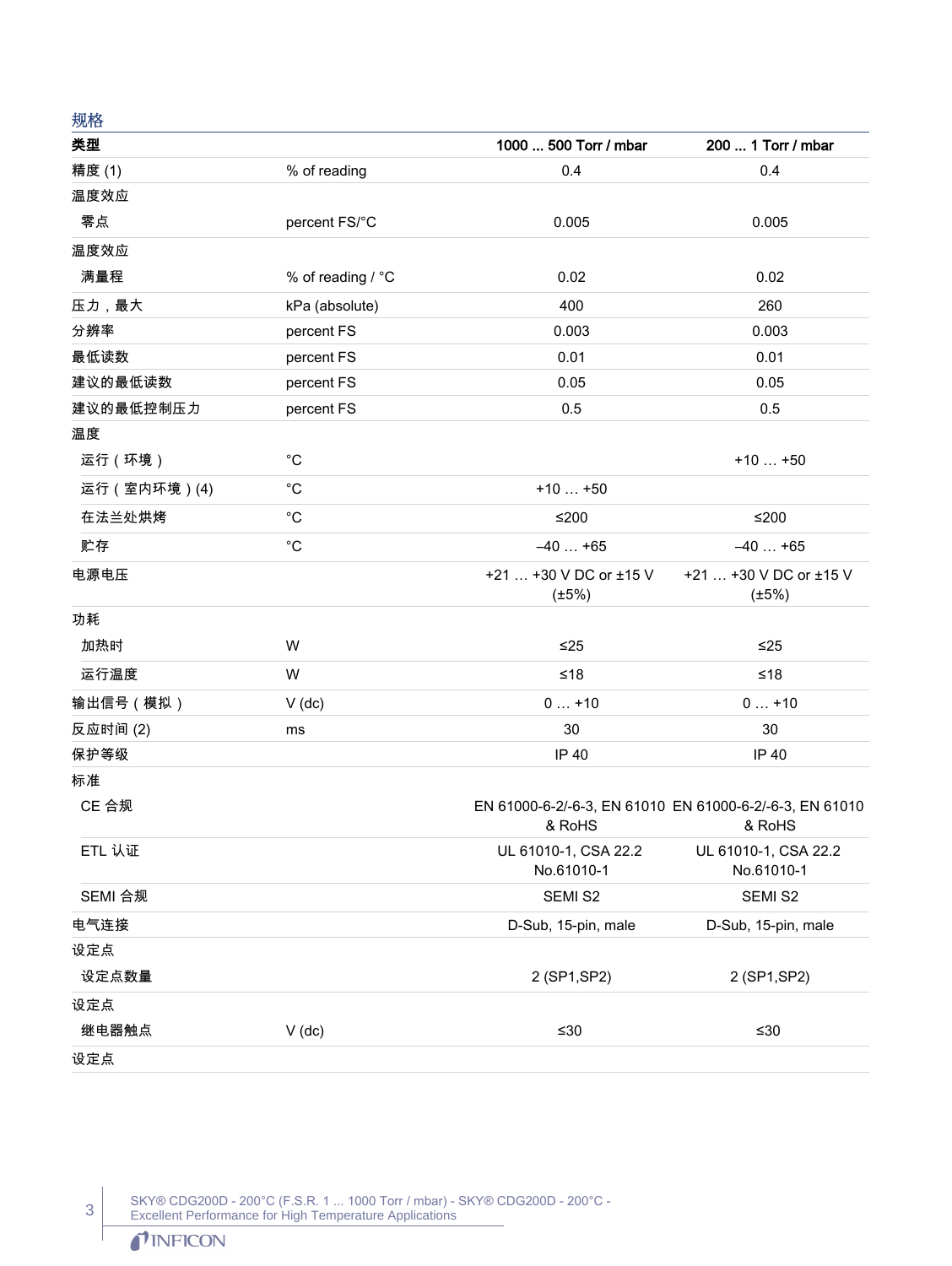| 规格              |                           |                                                                                                                                  |                                                                                                                                  |
|-----------------|---------------------------|----------------------------------------------------------------------------------------------------------------------------------|----------------------------------------------------------------------------------------------------------------------------------|
| 类型              |                           | 1000  500 Torr / mbar                                                                                                            | 200  1 Torr / mbar                                                                                                               |
| 继电器触点           | $A$ (dc)                  | $≤0.5$                                                                                                                           | $≤0.5$                                                                                                                           |
| 设定点             |                           |                                                                                                                                  |                                                                                                                                  |
| 滞后              | percent FS                | 1                                                                                                                                | 1                                                                                                                                |
| 诊断端口            |                           |                                                                                                                                  |                                                                                                                                  |
| 协议              |                           | <b>RS232-C</b>                                                                                                                   | <b>RS232-C</b>                                                                                                                   |
| 读数              |                           | pressure, status, ID                                                                                                             | pressure, status, ID                                                                                                             |
| 设置              |                           | set points, filter, zero adjust,<br>factory reset, DC offset                                                                     | set points, filter, zero adjust,<br>factory reset, DC offset                                                                     |
| 暴露于真空的材料        |                           | Aluminum oxide ceramic<br>(Al <sub>2</sub> O <sub>3</sub> ), stainless steel (AISI<br>$316L^{(3)}$                               | Aluminum oxide ceramic<br>(Al <sub>2</sub> O <sub>3</sub> ), stainless steel (AISI<br>$316L^{(3)}$                               |
| 内部容积            |                           |                                                                                                                                  |                                                                                                                                  |
| 内部容积 1/2" 管     | $cm3$ (in. <sup>3</sup> ) | 4.2(0.26)                                                                                                                        | 4.2(0.26)                                                                                                                        |
|                 | $cm3$ (in. <sup>3</sup> ) | 4.2(0.26)                                                                                                                        | 4.2(0.26)                                                                                                                        |
| 内部容积 DN 16 CF-R | $cm3$ (in. <sup>3</sup> ) | 4.2(0.26)                                                                                                                        | 4.2(0.26)                                                                                                                        |
| 内部容积 8 VCR®     | $cm3$ (in. <sup>3</sup> ) | 4.2(0.26)                                                                                                                        | 4.2(0.26)                                                                                                                        |
| 重量              |                           |                                                                                                                                  |                                                                                                                                  |
| 重量 1/2" 管       | g                         | 837                                                                                                                              | 837                                                                                                                              |
| 重量 DN 16 ISO KF | g                         | 852                                                                                                                              | 852                                                                                                                              |
| 重量 DN 16 CF-R   | g                         | 875                                                                                                                              | 875                                                                                                                              |
| 重量 8 VCR®       | g                         | 897                                                                                                                              | 897                                                                                                                              |
| EtherCAT        |                           |                                                                                                                                  |                                                                                                                                  |
| 协议 EtherCAT     |                           | protocol specialized for<br>EtherCAT                                                                                             | protocol specialized for<br>EtherCAT                                                                                             |
| 通讯标准            |                           | ETG.5003.1 S (R) V1.1.0<br><b>Common Device</b><br>ProfileETG.5003.2080 S (R)<br>V1.3.0 Specific Device<br>Profile: Vacuum Gauge | ETG.5003.1 S (R) V1.1.0<br><b>Common Device</b><br>ProfileETG.5003.2080 S (R)<br>V1.3.0 Specific Device<br>Profile: Vacuum Gauge |
| 节点地址            |                           | <b>Explicit Device Identification</b>                                                                                            | <b>Explicit Device Identification</b>                                                                                            |
| 物理层             |                           | 100BASE-Tx (IEEE 802.3)                                                                                                          | 100BASE-Tx (IEEE 802.3)                                                                                                          |
| 数字功能读取          |                           | pressure, status, ID                                                                                                             | pressure, status, ID                                                                                                             |
| 数字功能设置          |                           | set points, filter, zero adjust,<br>reset, DC offset                                                                             | set points, filter, zero adjust,<br>reset, DC offset                                                                             |
| 邮箱 (CoE)        |                           | SDO requests, responses<br>and information                                                                                       | SDO requests, responses<br>and information                                                                                       |

SKY® CDG200D - 200°C (F.S.R. 1 ... 1000 Torr / mbar) - SKY® CDG200D - 200°C - Excellent Performance for High Temperature Applications

### TINFICON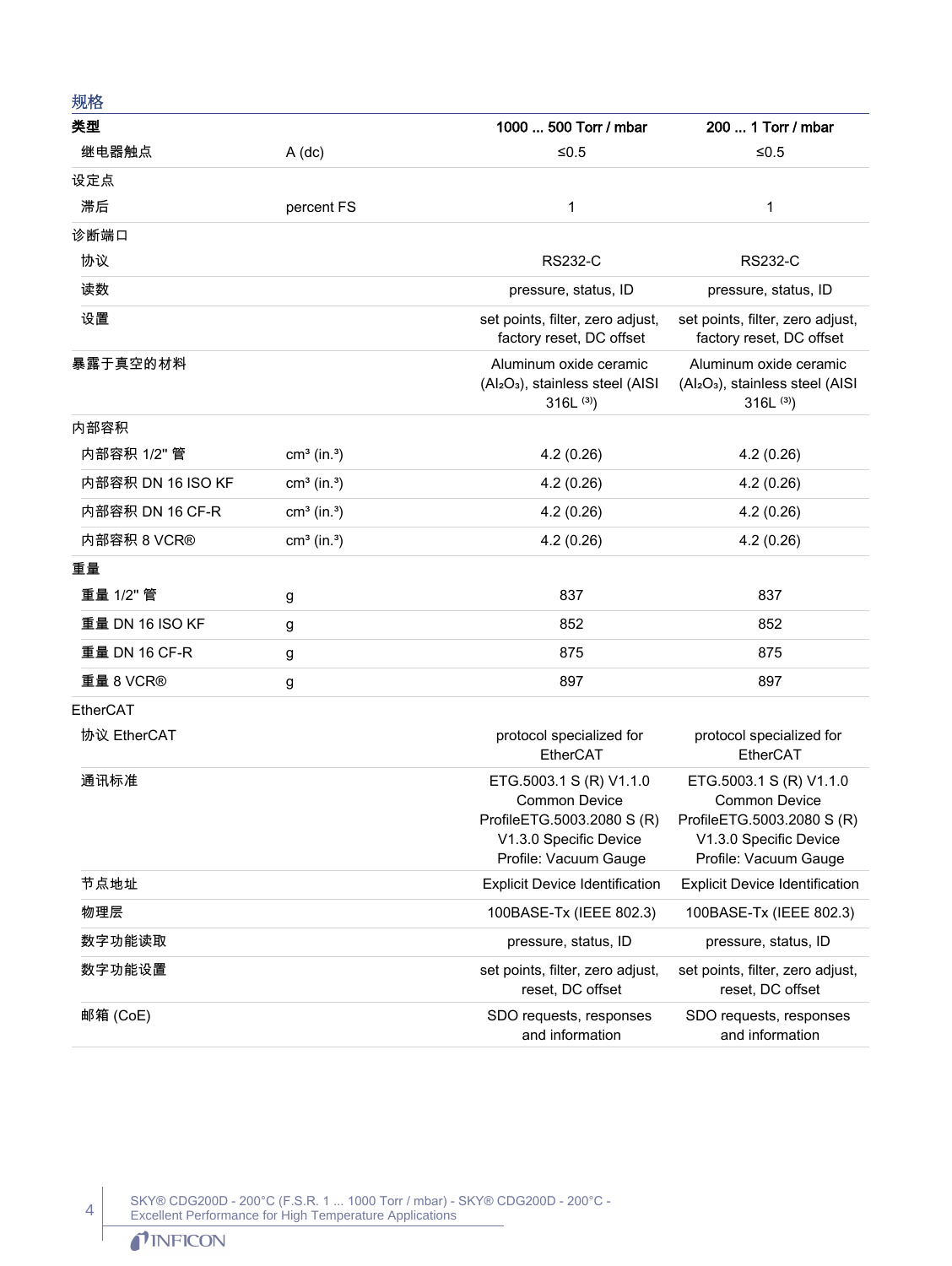| 规格                             |           |                                                                             |                                                              |
|--------------------------------|-----------|-----------------------------------------------------------------------------|--------------------------------------------------------------|
| 类型                             |           | 1000  500 Torr / mbar                                                       | 200  1 Torr / mbar                                           |
| 过程数据                           |           | Fixed PDO mapping and<br>configurable PDO mapping                           | Fixed PDO mapping and<br>configurable PDO mapping            |
| EtherCAT 连接器                   |           | 2 x RJ45, 8-pin (socket), IN<br>and OUT                                     | 2 x RJ45, 8-pin (socket), IN<br>and OUT                      |
| 电缆                             |           | shielded Ethernet CAT5e or<br>higher                                        | shielded Ethernet CAT5e or<br>higher                         |
| EtherCAT                       |           |                                                                             |                                                              |
| 电缆长度                           | $m$ (ft.) | ≤100 $(330)$                                                                | ≤100 $(330)$                                                 |
| EtherCAT                       |           |                                                                             |                                                              |
| Signal processing time         | ms        | $\overline{2}$                                                              | $\overline{2}$                                               |
| DeviceNet™                     |           |                                                                             |                                                              |
| 协议                             |           | DeviceNet™, group 2 slave<br>only                                           | DeviceNet™, group 2 slave<br>only                            |
| MAC ID                         |           | address 00 - 63 by switch or<br>network programmable                        | address 00 - 63 by switch or<br>network programmable         |
| 数字功能读取                         |           | pressure, status, ID                                                        | pressure, status, ID                                         |
| 数字功能设置                         |           | set points, filter, zero adjust,<br>factory reset, DC offset                | set points, filter, zero adjust,<br>factory reset, DC offset |
| 技术规格                           |           | DeviceNet™ "Vacuum Gauge DeviceNet™ "Vacuum Gauge<br>Device Profile" (ODVA) | Device Profile" (ODVA)                                       |
| 设备类型                           |           | "VG" vacuum gauge                                                           | "VG" vacuum gauge                                            |
| I/O 从属传讯                       |           | polling only                                                                | polling only                                                 |
| 真空计 D 型连接器的电源电压                |           | +14  +30 VDC or ±15 V /<br>≤12 W                                            | +14  +30 VDC or ±15 V /<br>≤12 W                             |
| 为微型连接器上的 DeviceNet<br>收发器提供电压  |           | 24 V nom / <2 W (11  25 V) 24 V nom / <2 W (11  25 V)                       |                                                              |
| DeviceNet™ 连接器                 |           | microstyle, 5 pin, male                                                     | microstyle, 5 pin, male                                      |
| CDG (模拟输出、CDG 电源电<br>压、设定点)连接器 |           | D-sub, 15 pin, male                                                         | D-sub, 15 pin, male                                          |
| DeviceNet™                     |           |                                                                             |                                                              |
| 数据率                            | kBaud     | 125, 250, 500 by switch or<br>network programmable                          | 125, 250, 500 by switch or<br>network programmable           |
| DeviceNet™                     |           |                                                                             |                                                              |
| 电缆长度 125 kbps                  | $m$ (ft.) | 500 (1650)                                                                  | 500 (1650)                                                   |
| 电缆长度 250 kbps                  | $m$ (ft.) | 250 (825)                                                                   | 250 (825)                                                    |
| 电缆长度 500 kbps                  | $m$ (ft.) | 100 (330)                                                                   | 100 (330)                                                    |
| Profibus DP                    |           |                                                                             |                                                              |
| 波特率                            | kBaud     | 9.6 / 19.2 / 93.75 / 187.5 / 500 9.6 / 19.2 / 93.75 / 187.5 / 500           |                                                              |

SKY® CDG200D - 200°C (F.S.R. 1 ... 1000 Torr / mbar) - SKY® CDG200D - 200°C - Excellent Performance for High Temperature Applications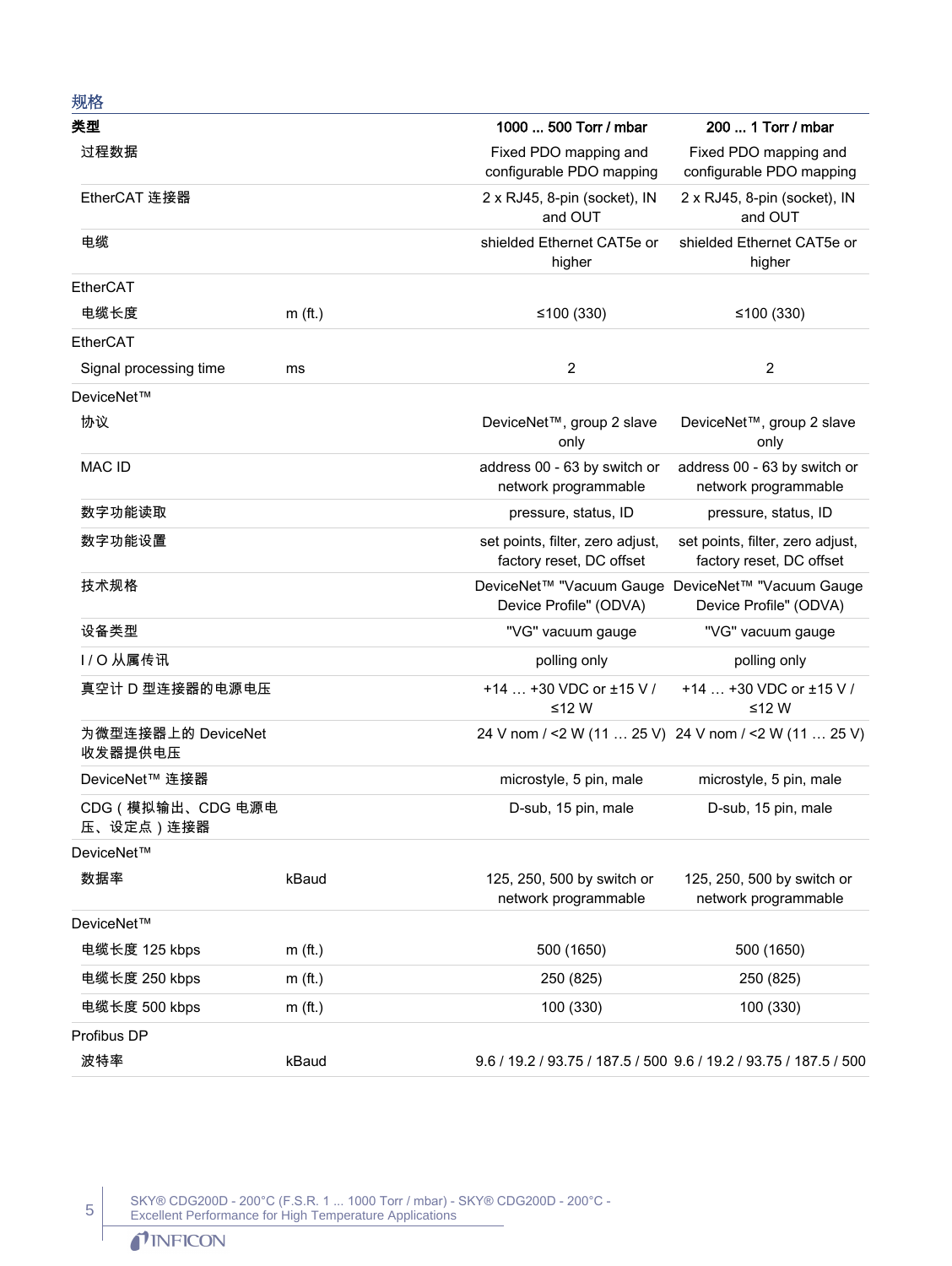| 规格                           |          |                                                              |                                                                                     |
|------------------------------|----------|--------------------------------------------------------------|-------------------------------------------------------------------------------------|
| 类型                           |          | 1000  500 Torr / mbar                                        | 200  1 Torr / mbar                                                                  |
| Profibus DP                  |          |                                                              |                                                                                     |
| 波特率                          | Mbaud    | 1.5/12                                                       | 1.5/12                                                                              |
| Profibus DP                  |          |                                                              |                                                                                     |
| 地址                           |          | network programmable                                         | address 00 - 125 by switch or address 00 - 125 by switch or<br>network programmable |
| 数字功能读取                       |          | pressure, status, ID                                         | pressure, status, ID                                                                |
| 数字功能设置                       |          | set points, filter, zero adjust,<br>factory reset, DC offset | set points, filter, zero adjust,<br>factory reset, DC offset                        |
| Profibus DP 连接器              |          | D-sub, 9 pin, female                                         | D-sub, 9 pin, female                                                                |
| CDG (模拟输出、电源电<br>压、设定点)连接器   |          | D-sub, 15 pin, male                                          | D-sub, 15 pin, male                                                                 |
| 4-20mA current loop (analog) |          |                                                              |                                                                                     |
| Signal range                 | mA       | 3.820.2                                                      | 3.820.2                                                                             |
| Measuring range (zero FS)    | mA       | 4.020.0                                                      | 4.020.0                                                                             |
| 4-20mA current loop (analog) |          |                                                              |                                                                                     |
| Loaded impedance RL          | Ω        | (5)                                                          | typical 500Ω ±1% 24±3 V (dc) typical 500Ω ±1% 24±3 V (dc)<br>(5)                    |
| Loaded impedance absolute    | $\Omega$ |                                                              | 309  657 $\Omega$ at 24 V (dc) (5) 309  657 $\Omega$ at 24 V (dc) (5)               |

(1) 非线性,迟滞,在 25 °C 环境工作温度中的可重复性,2 小时工作后无温度影响。

(2) 提高 10 … 90 % FS

(3) 18% 铬,10% 镍,3% 钼,69% 铁

(4) 环境温度 > 40°C 可能会使表面温度升高到 SEMI S2 合 规水平以上。

> SKY® CDG200D - 200°C (F.S.R. 1 ... 1000 Torr / mbar) - SKY® CDG200D - 200°C - Excellent Performance for High Temperature Applications